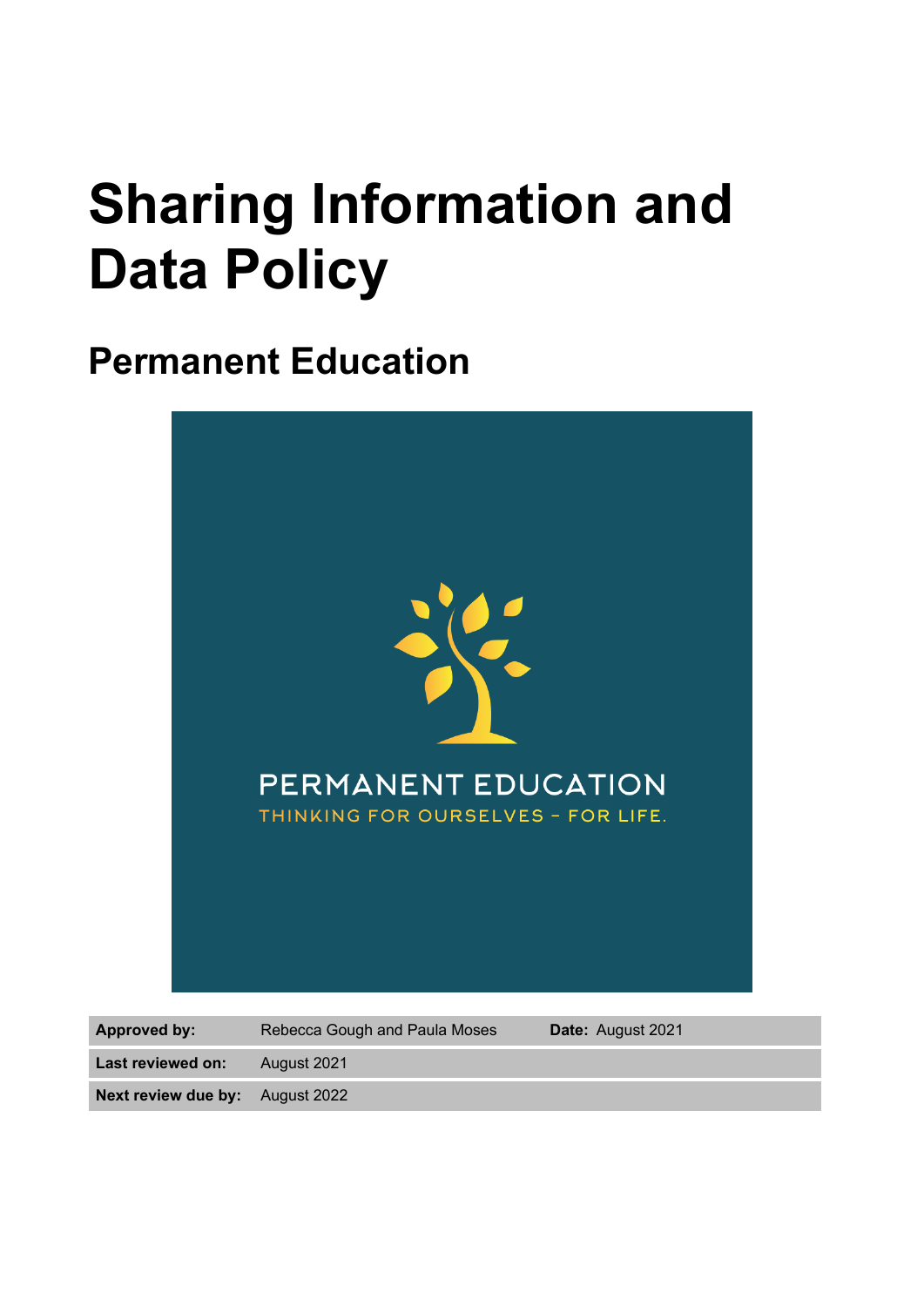#### **1. Introduction**

In order to operate efficiently Permanent Education has to collect and use information about people with whom it works and the pupils it provides an education to. These may include members of the public, current, past and prospective employees, clients and customers, and suppliers. In addition it may be required by law to collect and use information in order to comply with the requirements of central government.

Permanent Education is committed to ensuring personal data is properly managed and that it ensures compliance with current data protection legislation. Permanent Education will make every effort to meet its obligations under the legislation and will regularly review procedures to ensure that it is doing so.

# **2. Scope**

This policy applies to all employees, contractors, agents and representatives, volunteers and temporary staff working for or on behalf of Permanent Education.

This policy applies to all personal data created or held by Permanent Education in whatever format (eg paper, electronic, email, microfiche, film) and however it is stored, (for example, ICT system/ database, shared drive filing structure, workbooks, email, filing cabinet, shelving and personal filing drawers).

Personal data is information about living, identifiable individuals, or an identifier or identifiers that can be used to identify a living individual. It covers both facts and opinions about the individual. Such data can be part of a computer record or manual record.

Current data protection legislation does not apply to access to information about deceased individuals. However, the duty of confidentiality may continue after death.

#### **3. Responsibilities**

Overall responsibility for ensuring that Permanent Education meets the statutory requirements of any data protection legislation lies with the Directors and they have overall responsibility for information management issues.

The Directors are responsible for ensuring compliance with data protection legislation and this policy within the day-to-day activities of the company. The Directors are responsible for ensuring that appropriate training is provided for all staff.

All contractors who hold or collect personal data on behalf of Permanent Education by way of written contract are responsible for their own compliance with data protection legislation and must ensure that personal information is kept and processed in line with data protection legislation and only upon instruction from the company, via a contract.

# **4. The Requirements**

Data protection legislation stipulates that anyone processing personal data must comply with principles of good practice; these principles are legally enforceable. The 6 principles require that personal data:

1. Shall be processed fairly and lawfully and transparently;

2. Shall be obtained only for one or more specified and lawful purposes and shall not be further processed in any manner incompatible with that purpose or those purposes;

3. Shall be adequate, relevant and not excessive in relation to the purpose or purposes for which it is processed;

4. Shall be accurate and where necessary, kept up to date;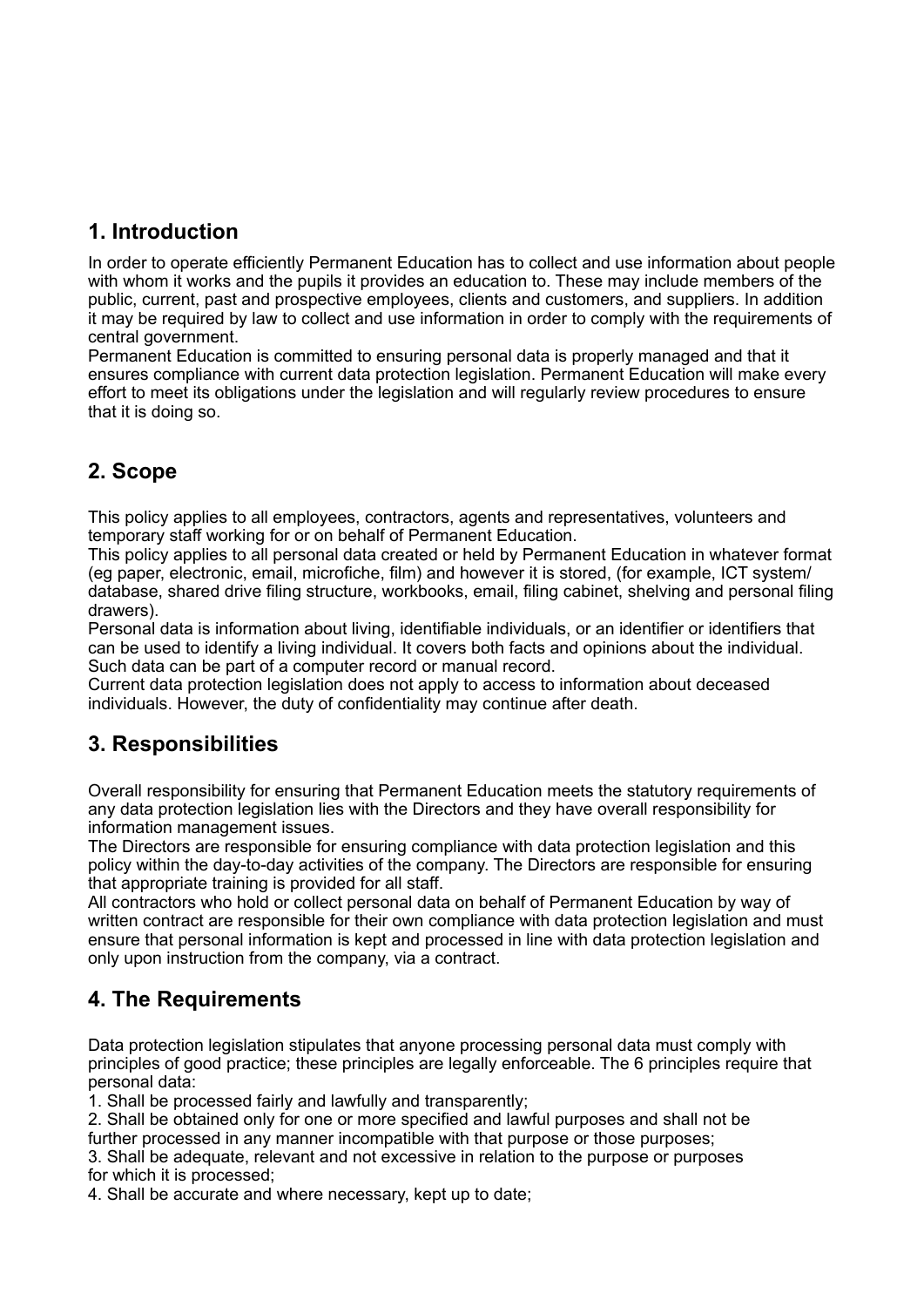5. Shall not be kept for longer than is necessary for that purpose or those purposes;

6. Shall be kept secure ie protected by an appropriate degree of security.

In addition the data shall be processed in accordance with the rights of data subjects. (See Section 16 below)

Personal data shall also not be transferred to a country unless that country or territory ensures an adequate level of data protection or another secure method of transfer is guaranteed.

#### **5. Notification**

The Digital Economy Act 2017 requires every data controller who is processing personal data, to notify and renew their notification, on an annual basis. Failure to do so is a criminal offence. The Information Commissioner maintains a public register of data controllers, in which the company must be registered.

Permanent Education will review the Data Protection Register (https://ico.org.uk/esdwebpages/ search) annually, prior to renewing its notification to the Information Commissioner.

#### **6. Privacy Notices**

Whenever information is collected about individuals they must be made aware of the following at that initial point of collection:

The identity of the data controller, eg the company;

Contact details of the Data Protection Officer;

The purpose that the information is being collected for;

Any other purposes that it may be used for;

What the lawful basis is for processing the data;

Who the information will or may be shared with;

If the data is transferred outside of the EU, and if yes, how is it kept secure;

How long the data will be kept for; and

How data subjects can exercise their rights.

Permanent Education will review its Privacy Notice annually and alert pupils and parents to any updates.

# **7. Conditions for Processing**

Processing of personal information may only be carried out where one of the conditions of Article 6 of the GDPR has been satisfied.

Processing of special category (sensitive) personal data may only be carried out if a condition in Article 9 of the GDPR is met as well as one in Article 6.

# **8. Data Protection Officer**

Permanent Education has a named a named Data Protection Officer in line with the requirements of the GDPR. This named person is Rebecca Gough.

#### **9. Data Protection Impact Assessments**

Permanent Education shall undertake high risk Data Protection Impact Assessments in line with the requirements of the GDPR and as per the Information Commissioner's Office (ICO) guidance.

#### **10. Data Breaches**

All employees, contractors, agents and representatives, volunteers and temporary staff shall report a security incident or data breach immediately to senior management and Permanent Education's Data Protection Officer.

Permanent Education shall report any personal data breach to the ICO in line with the requirements of the GDPR.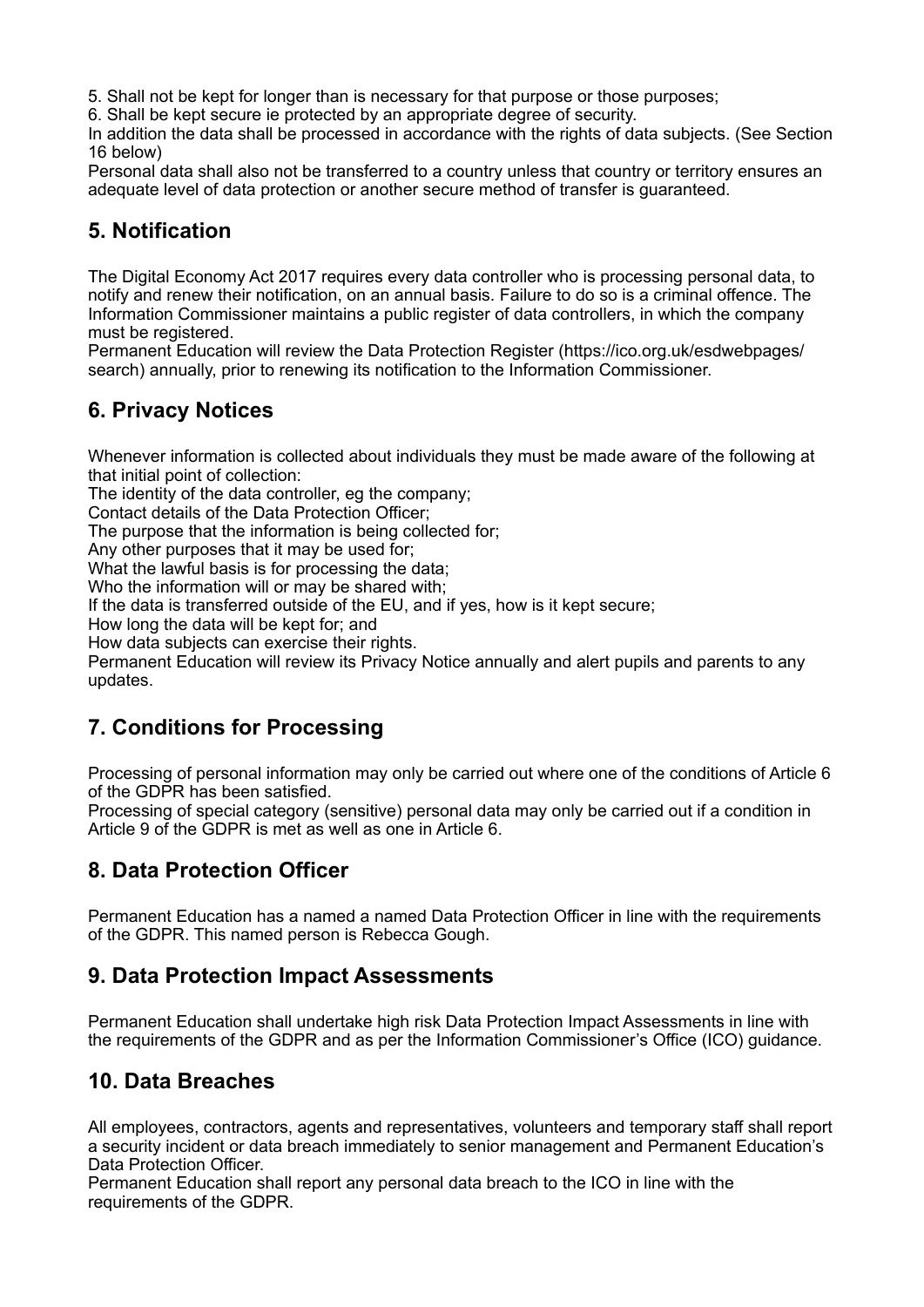# **11. Contracts**

The School shall ensure that a legally binding contract is in place with all of its data processors in line with the requirements of the GDPR.

#### **12. Consent**

Where Permanent Education processes data with consent (for example, to publish photographs of children, to send direct marketing emails about courses or activities) it will ensure that the consent is freely given, specific, informed and unambiguous, and the consent is recorded.

#### **13. Information Society Services**

Where Permanent Education offers Information Society Services (online services with a commercial element) targeted at children, it will take reasonable steps to seek the consent of the child's parent or guardian if the child is under 13 years of age.

#### **14. Direct Marketing**

Where Permanent Education sends any direct marketing (the promotion of aims and ideals as well as selling goods and services) via electronic communications, eg email, SMS text, fax or recorded telephone messages, it will only do so if the recipient has given explicit consent to receive them, eg has ticked a box to 'opt in'.

#### **15. Provision of Data**

It is a criminal offence to knowingly or recklessly obtain or disclose information about an individual without legitimate cause. Relevant, confidential data should only be given to:

Other members of staff on a need to know basis;

Relevant Parents/Guardians;

Other authorities if it is necessary in the public interest, eg prevention of crime, safeguarding;

Other authorities, such as the Local Authority and schools to which a pupil may belong, where there are legitimate requirements (DfEE leaflet 0015/2000 entitled "Pupil Records and Reports" issued in March 2000 covers Data Protection issues and how and what information should be transferred to other schools. DfES/0268/2002 provides further information). Permanent Education should not disclose anything on a pupil's record which would be likely to cause serious harm to their physical or mental health or that of anyone else. Therefore, those who create such records should ensure that such information is separated from other records. Where there is doubt, or statutory requirements conflict, legal advice should be obtained. Where there are safeguarding concerns, the matter should be referred to the company's Designated

Safeguarding Lead (DSL).

When giving information to an individual, particularly by telephone, it is most important that the individual's identity is verified. If in doubt, questions should be asked of the individual, to which only he/she is likely to know the answers. Information should not be provided to other parties, even if related. For example, in the case of divorced parents it is important that information regarding one party is not given to the other party to which he/she is not entitled. Care must always be taken when there is any doubt about parental responsibility.

#### **16. The Individual's Rights**

Any person whose details are held by Permanent Education is entitled to ask for a copy of information held about them (or child for which they are responsible). They are entitled to see if the data held are accurate, and who it is shared with.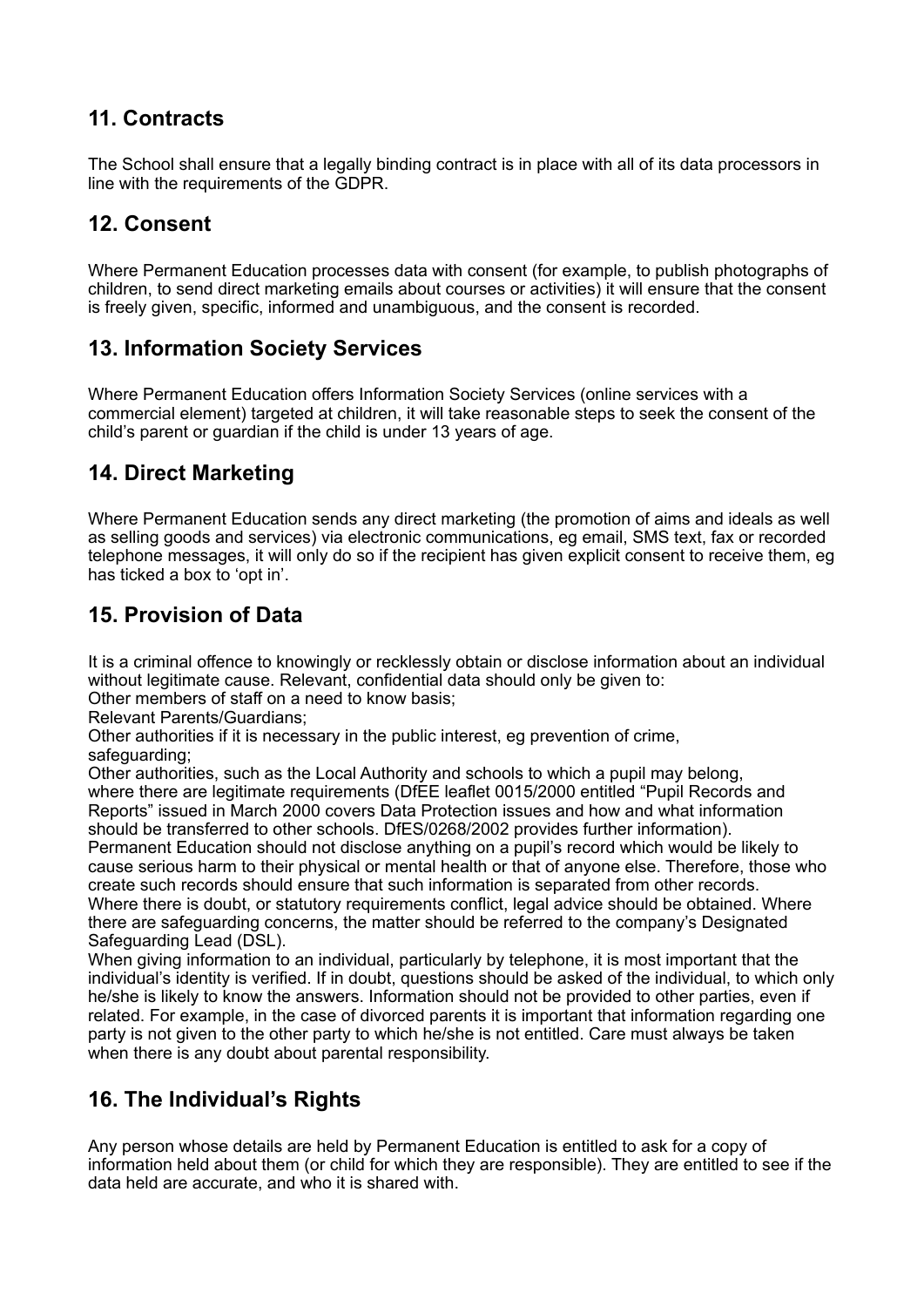When a request is received it must be dealt with promptly; a response must be provided as soon as possible and within one month and in some instances, for education records, 15 school days. All staff must recognise and log such a request with the Data Protection Officer.

Permanent Education cannot charge for responding to a subject access request unless the request is repeated manifestly unfounded or excessive. Permanent Education can charge up to £50 (on a sliding scale for photocopying charges) for access to a pupil's Educational Record.

When providing the information Permanent Education must also provide a description of why the information is processed, details of anyone it may be disclosed to and the source of the dat

Staff of the company must also recognise and log the following requests with the Data Protection Officer, and all must be answered within one month:

- Right to Rectification
- Right to Erasure
- Right to Restriction
- Right to Portability
- Right to Object
- Right to Prevent Automated Processing
- Right to Complain

#### **17. Provision of Data to Children**

In relation to the capacity of a child to make a subject access request, guidance provided by the ICO has been that by the age of 12 a child can be expected to have sufficient maturity to understand the nature of the request. A child may of course reach sufficient maturity earlier; each child should be judged on a case by case basis.

If the child does not understand the nature of the request, someone with parental responsibility for the child, or a guardian, is entitled to make the request on behalf of the child and receive a response.

Pupils who submit requests to access their educational records should be allowed to do so unless it is obvious that they do not understand what they are asking for.

#### **18. Parents' Rights**

An adult with parental responsibility can access the information about their child, as long as the child is not considered to be sufficiently mature. They must be able to prove their parental responsibility and Permanent Education is entitled to request relevant documentation to evidence this as well as the identity of the requestor and child. Permanent Education has the right to ask the Child if they object to release of information to the Parent if the Child is deemed mature enough to make such a decision.

In addition, parents have their own independent right under The Education (Pupil Information) (England) Regulations 2000 of access to the official education records of their children. Students do not have a right to prevent their parents from obtaining a copy of their school records (as defined in the Education Act).

#### **19. Information Security**

All members of staff should be constantly aware of the possibility of personal data being seen by unauthorised personnel. For example, possibilities may arise when computer screens are visible to the general public; files may be seen by the cleaners if left on desks overnight (all papers must be locked in cabinets when not in use).

The use of computer passwords is a requirement of the company to avoid unauthorised access. All removable devices, eg laptops, USB sticks, personal mobile phones and digital cameras must not be used to store company data unless they comply with a Bring Your Own Device (BYOD) policy, and should be encrypted and password protected wherever possible.

All members of staff should take care when transporting paper files between sites. No personal data is ever to be left unattended off site, eg in a car overnight, on view to family members when working at home.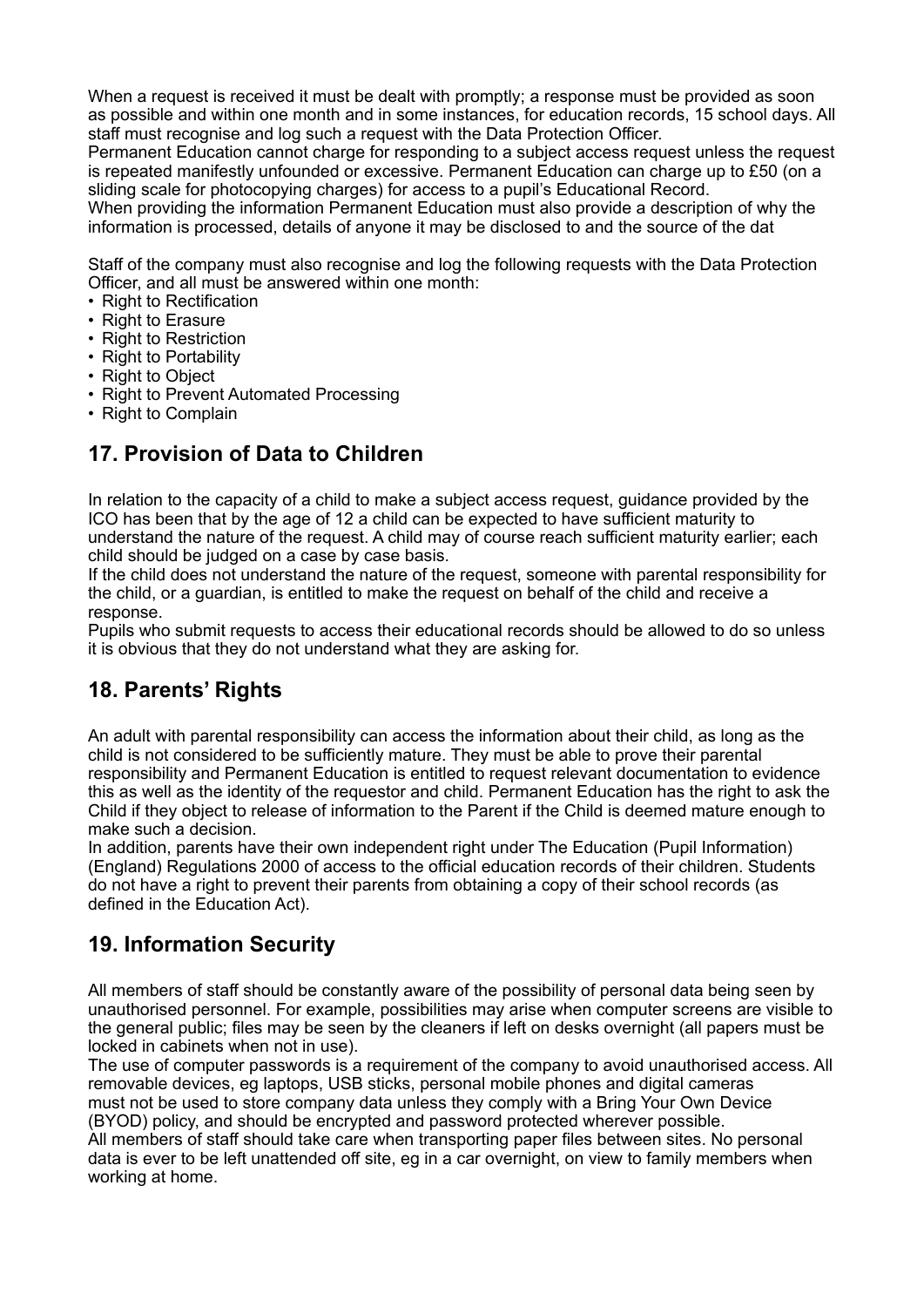All members of staff should take care when emailing personal data and always check the email address is correct and the right attachment has been attached. When copying to several people externally, all members of staff must always use the BC field and not the CC field nor create a group.

#### **20. Maintenance of Up to Date Data**

Out of date information should be discarded if no longer relevant. Information should only be kept as long as needed, for legal or business purposes. In reality most relevant information should be kept for the period during which the person is associated with the company plus an additional period which the company has determined. Under GDPR Permanent Education must produce a Retention and Disposal Policy to clarify this.

#### **21. Inaccurate Data**

If an individual complains that the personal data held about them is wrong, incomplete or inaccurate, the position should be investigated thoroughly including checking with the source of the information. This must be answered within one month. In the meantime a caution should be marked on the person's file that there is a question mark over the accuracy. An individual is entitled to apply to the court for a correcting order and it is obviously preferable to avoid legal proceedings by working with the person to correct the data or allay their concerns.

# **22. Recording of Data**

Records should be kept in such a way that the individual concerned can inspect them. It should also be borne in mind that at some time in the future the data may be inspected by the courts or some legal official. It should therefore be correct, unbiased, unambiguous, factual and clearly decipherable/readable. Where information is obtained from an outside source, details of the source and date obtained should be recorded.

Any person whose details, or child's details, are to be included on the company's website will be required to give written consent unless it is a legal requirement (eg Governors' details). At the time the information is included all such individuals will be properly informed about the consequences of their data being disseminated worldwide.

# **23. Photographs**

Whether or not a photograph comes under the data protection legislation is a matter of interpretation and quality of the photograph. However, Permanent Education takes the matter extremely seriously and seeks to obtain parents' permission for the use of photographs outside the setting and, in particular, to record their wishes if they do not want photographs to be taken of their children.

# **24. Breach of the Policy**

Non-compliance with the requirements of data protection legislation by the members of staff could lead to serious action being taken by third parties against Permanent Education. Non-compliance by a member of staff is therefore considered a disciplinary matter which, depending on the circumstances, could lead to dismissal. It should be noted that an individual can commit a criminal offence under the law, for example, by obtaining and/or disclosing personal data for his/her own purposes without the consent of the data controller.

#### **25. Further Information**

Further advice and information about data protection legislation, including full details of exemptions, is available from the ICO website at [www.ico.org.uk](http://www.ico.org.uk).

#### **26. Review of the Policy**